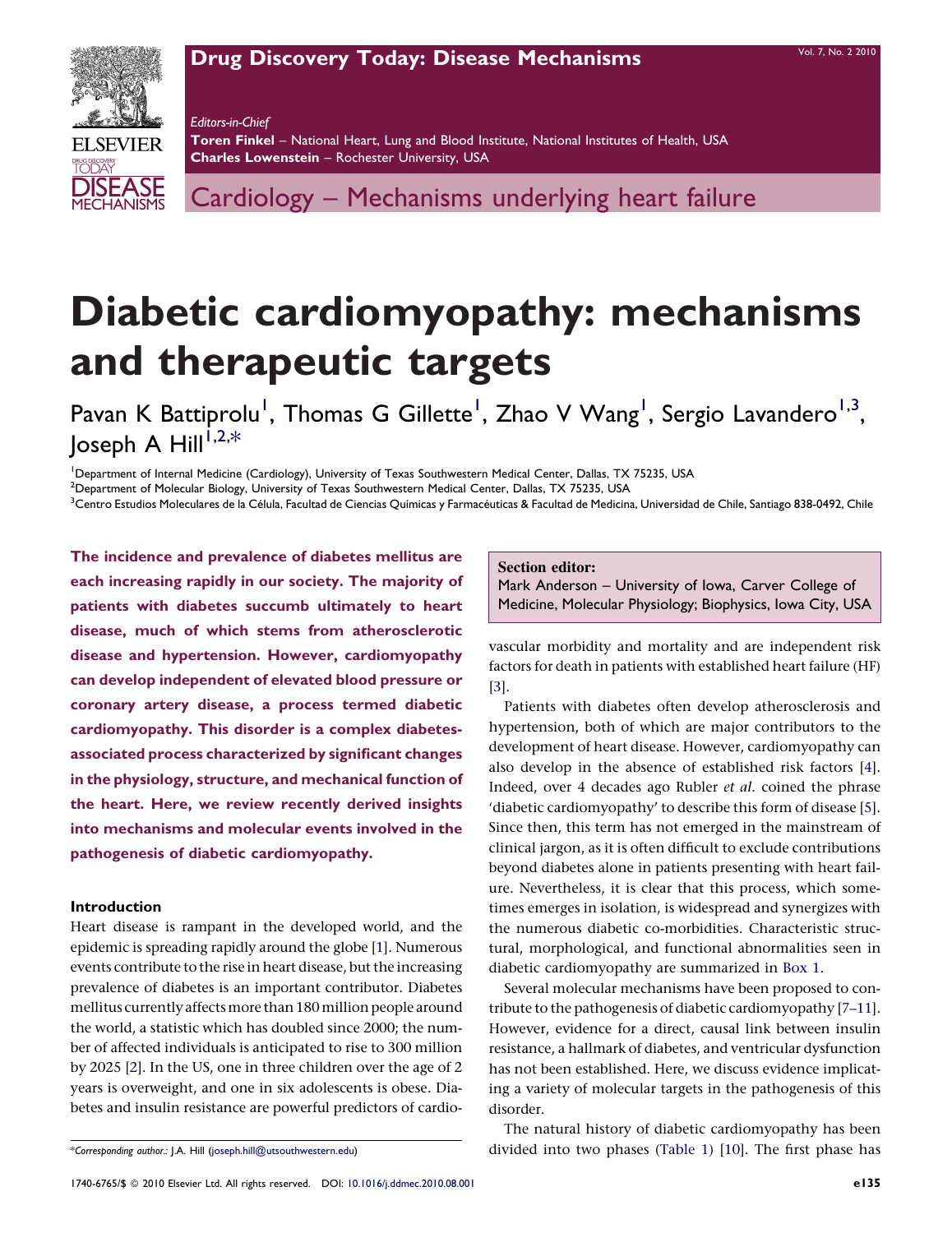## <span id="page-1-0"></span>Box 1. Hallmark features of diabetic cardiomyopathy

#### Structural and morphological:

- Near-normal end-diastolic volume.
- Elevated left ventricular mass relative to chamber volume.
- Elevated wall thickness to chamber radius.
- Myocardial hypertrophy.
- Myocardial fibrosis.
- $\bullet\,$  Intramyocyte lipid accumulation.

## Functional

- Abnormal diastolic function (observed in 75% of asymptomatic diabetic patients) [\[6](#page-6-0)].
- **Compromised left ventricular systolic function.**
- Reduced ventricular elasticity.
- Clinical heart failure.

been suggested to represent short-term, physiological adaptation to the metabolic alterations of diabetes; the second phase involves degenerative changes which the myocardium is unable to repair and that ultimately culminate in irreversible pathological remodeling.

## Molecular mechanisms

Diabetes mellitus is a complex disease characterized by hyperglycemia stemming from absolute or relative insulin deficiency. In many instances, it is associated with insulin resistance. The disease itself arises from a variety of causes [\[12\]](#page-7-0), including dysregulated glucose sensing or insulin secretion (maturity-onset diabetes of the young), autoimmunemediated  $\beta$ -cell destruction (type 1 diabetes, T1DM), or insufficient compensatory insulin secretion in the setting of peripheral insulin resistance (type 2 diabetes, T2DM, which accounts for 90% of diabetes).

The concept of diabetic cardiomyopathy is based on the notion that the disease, diabetes mellitus, itself is the key factor eliciting changes at the molecular and cellular levels of the myocyte, culminating in structural and functional abnormalities in the heart [\[5\]](#page-6-0). The etiology of diabetic cardiomyopathy is multifactorial and incompletely characterized ([Fig. 1\)](#page-2-0).

The hormone insulin is central to the control of intermediary metabolism, orchestrating substrate utilization for storage or oxidation in all cells [\[13](#page-7-0)]. As a result, insulin has profound effects on both carbohydrate and lipid metabolism throughout the body, as well as significant influences on protein metabolism. Consequently, derangements in insulin signaling have widespread and devastating effects in numerous tissues, including the cardiovascular system. Insulin is the main hormone for the regulation of blood glucose and, generally, normoglycemia is maintained by a precisely tuned balance between insulin action and insulin secretion. Importantly, the normal pancreatic  $\beta$ -cell can adapt to changes in requirements for circulating insulin; when the downstream actions of insulin are hampered (e.g. insulin resistance), the pancreas compensates by up-regulating  $\beta$ -cell function (hyperinsulinemia). Relative insulin resistance occurs when the biological actions of insulin are inadequate for both glucose disposal in peripheral tissues and for suppression of hepatic glucose production [[14](#page-7-0)].

## Hyperglycemia and glucotoxicity

Hyperglycemia, a consequence of decreased glucose clearance and augmented hepatic gluconeogenesis, plays a central role in the pathogenesis of diabetic cardiomyopathy. In patients with T2DM, endogenous glucose production is accelerated [\[15](#page-7-0)]. As this increase occurs in the presence of hyperinsulinemia, at least in the early and intermediate stages of disease, it is apparent that hepatic insulin resistance is a driving force of hyperglycemia.

Chronic hyperglycemia leads to glucotoxicity, which contributes to cardiac injury through multiple mechanisms, including direct and indirect effects of glucose on cardiomyocytes, cardiac fibroblasts, and endothelial cells. Chronic hyperglycemia promotes the over-production of reactive oxygen species (ROS) through the electron transport chain which can induce apoptosis [\[16\]](#page-7-0) and activate poly (ADPribose) polymerase-1 (PARP). This enzyme mediates the direct

| Table 1. Natural history of diabetic cardiomyopathy. |                                                                                                                                                                       |                                                                                                                                                           |                                                                                                     |
|------------------------------------------------------|-----------------------------------------------------------------------------------------------------------------------------------------------------------------------|-----------------------------------------------------------------------------------------------------------------------------------------------------------|-----------------------------------------------------------------------------------------------------|
| <b>Phase</b>                                         | Molecular and cellular events                                                                                                                                         | Alterations in structure and morphology                                                                                                                   | <b>Myocardial performance</b>                                                                       |
| Early                                                | Metabolic disturbances: hyperglycemia,<br>increased circulating free fatty acids,<br>insulin resistanceAltered Ca <sup>2+</sup><br>homeostasisEndothelial dysfunction | Insignificant changes in myocardial structure:<br>normal LV dimensions, wall thickness, and mass                                                          | Impaired diastolic compliance<br>with normal systolic function, or<br>no obvious functional changes |
| Middle                                               | Cardiomyocyte injury, apoptosis,<br>necrosisActivation of cardiac fibroblasts<br>leading to myocardial fibrosis                                                       | Minor changes in structure: slightly increased heart mass,<br>wall thickness or sizeCardiomyocyte<br>hypertrophylnsignificant myocardial vascular changes | Significant changes in diastolic<br>and systolic function                                           |
| Late                                                 | <b>Hypertension Coronary artery</b><br>diseaseMicroangiopathy Cardiac<br>autonomic neuropathy                                                                         | Significant changes in structure: increased heart size,<br>wall thickness and mass Myocardial microvascular disease                                       | Abnormal diastolic and<br>systolic function                                                         |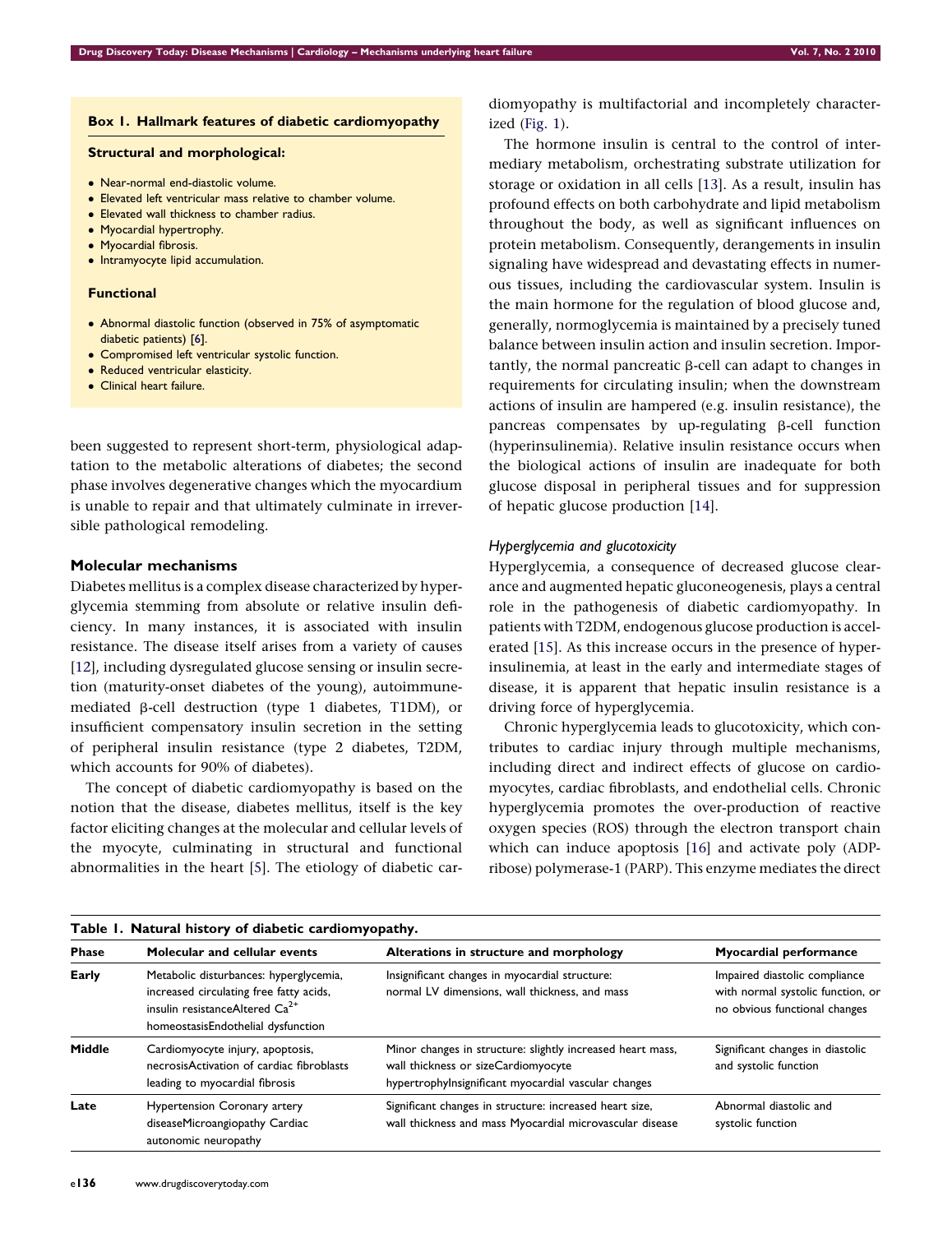<span id="page-2-0"></span>

ribosylation and inhibition of glyceraldehyde phosphate dehydrogenase (GAPDH), diverting glucose from the glycolytic pathway toward alternative biochemical cascades that participate in hyperglycemia-induced cellular injury. These include increases in advanced glycation end products (AGEs) and the activation of the hexosamine pathway, the polyol pathway, and protein kinase C [[16,17](#page-7-0)]. Hyperglycemiainduced apoptosis is stimulated by ROS [[18\]](#page-7-0), PARP [[19\]](#page-7-0), AGEs [\[20\]](#page-7-0) and aldose reductase [\[21\]](#page-7-0). Hyperglycemia also contributes to altered cardiac structure and function through posttranslational modification of extracellular matrix components (e.g. collagens) and altered expression and function of both the ryanodine receptor (RyR) and sarco(endo)plasmic reticulum  $Ca^{2+}$ -ATPase (SERCA), which in aggregate contribute to decreased systolic and diastolic function [[16](#page-7-0)].

## Hyperlipidemia and lipotoxicity

Enhanced lipid synthesis in hepatocytes and increased lipolysis in adipocytes together lead to increases in circulating FAs and triglycerides (TGs) in patients with diabetes. Also, insulin stimulates FA transport into cardiomyocytes [[22](#page-7-0)]. Thus, elevated circulating lipids and hyperinsulinemia together increase FA delivery to cardiac cells which rapidly adapt by promoting FA utilization. However, if FA delivery overtakes the oxidative capacity of the cell, FAs accumulate intracellularly with lipotoxicity the result [\[23](#page-7-0)]. Several major mechanisms contribute to cardiac lipotoxicity:

- ROS generation: High rates of FA oxidation increase mitochondrial membrane potential, leading to the production of ROS, which under normal, physiological conditions are removed by molecular antioxidants and antioxidant enzymes. However cardiomyocyte damage and death by apoptosis ensue if ROS generation exceeding degradation leads to ROS accumulation (oxidative stress) [[24\]](#page-7-0).
- Ceramide production: Accumulation of intracellular lipids can contribute directly to cell death under conditions in which FAs are not metabolized [\[25,26\]](#page-7-0). Reaction of palmityol-CoA with serine leads to the generation of ceramide, a sphingolipid which can trigger apoptosis through inhibition of the mitochondrial respiratory chain [[27](#page-7-0)].
- Insulin resistance: Diacylglycerol, ceramide, and fatty acyl CoA can each activate a negative regulatory signaling pathway involving the atypical protein kinase  $C$ - $\theta$  and I<sub>K</sub>B kinase (IKK). Both kinases, in turn, stimulate serine phosphorylation of the IRS (insulin receptor substrate), impairing insulin signaling [[28\]](#page-7-0).
- Impaired contractility: Intracellular FA accumulation can trigger opening of the K-ATP channel leading to action potential shortening. This, in turn, diminishes the duty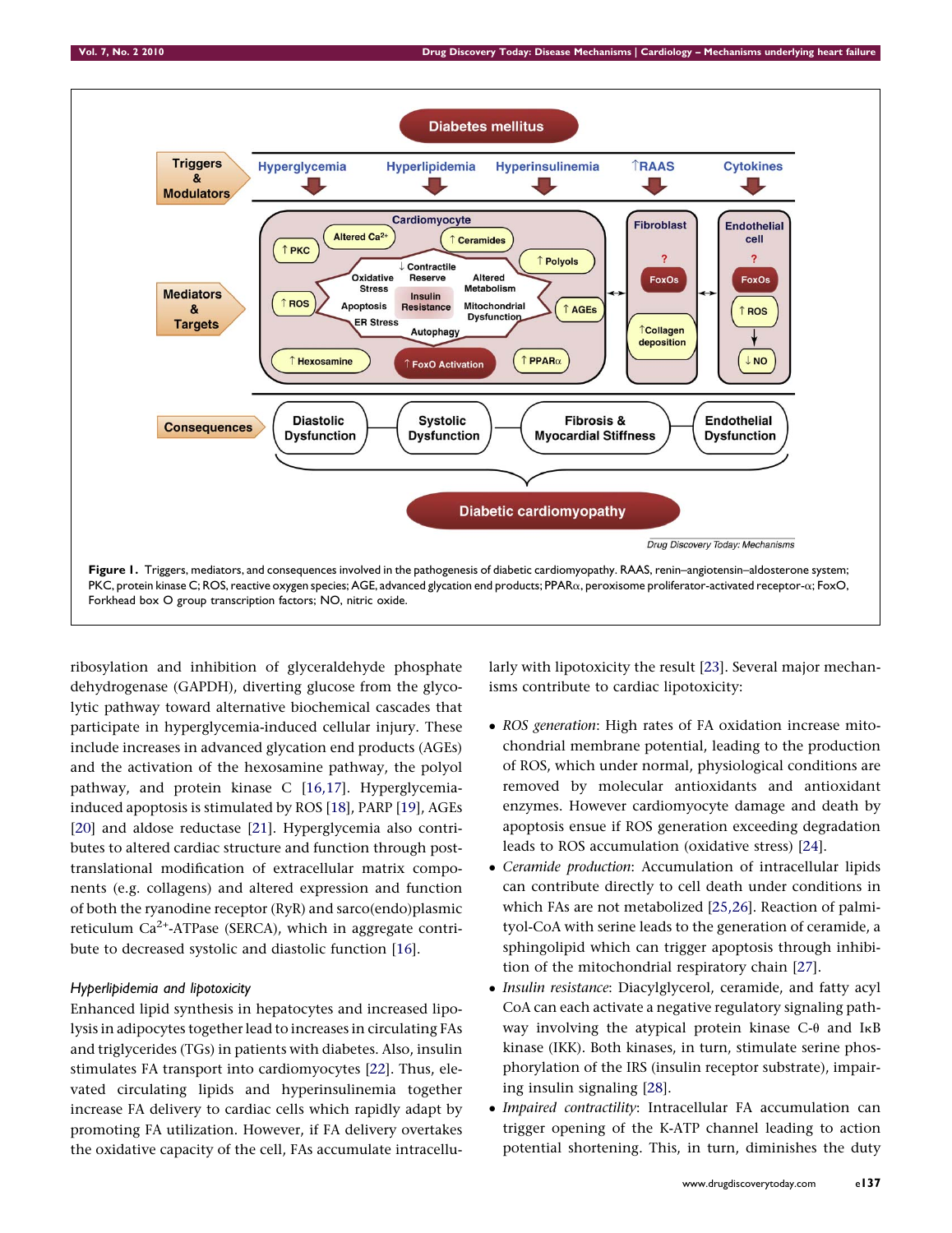cycle of the L-type  $Ca^{2+}$  channel, leading to reduced sarcoplasmic reticular  $Ca^{2+}$  stores and depressed contractility [\[29](#page-7-0)].

Thus, high FA uptake and metabolism not only stimulate accumulation of FA intermediates but also increases oxygen demand, provoke mitochondrial uncoupling and ROS generation, decrease ATP synthesis, induce mitochondrial dysfunction, and trigger apoptosis. Together, these events participate importantly in the pathogenesis of diabetic cardiomyopathy.

## Hyperinsulinemia, insulin resistance, and altered substrate metabolism

Early clinical studies reported an association between systemic hyperinsulinemia and development of cardiac hypertrophy [\[30,31\]](#page-7-0). Potential mechanistic explanations include cross-talk between insulin-dependent signaling and progrowth pathways in the heart. For example, the signaling cascade activated by insulin shares common elements with the neurohormonal growth agonists IGF-1 and angiotensin II (Ang II) [\[32](#page-7-0)]. These pathways, in turn, activate both the ERK and PI3K/PKB/Akt/mTOR cascades, each of which is involved in regulating cell growth and protein synthesis. Activation of the latter pathway (PI3K/PKB/Akt/mTOR) is associated with the development of physiological hypertrophy, whereas ERK signaling, along with the PKC and calcineurin/NFAT pathways, mediates pathological hypertrophy [[32](#page-7-0)]. Also, activation of the sympathetic nervous system (SNS) and the renin– angiotensin system (RAS) have each been reported in diabetes, leading to enhanced stimulation of both adrenergic and AT1 receptors [[10,33\]](#page-6-0). Chronic hyperinsulinemia may augment myocardial Akt-1 indirectly through increased SNS activation [\[34\]](#page-7-0) or by triggering the Ang II pathway [\[35](#page-7-0)].

In a normal heart, approximately two-thirds of the energy required for cardiac contractility is derived from FA oxidation, with the remainder being derived from glucose and lactate metabolism. By contrast, in conditions of insulin resistance or diabetes, myocardial glucose use is significantly reduced, and a greater proportion of substrate utilization shifts to  $\beta$ -oxidation of FA [\[36](#page-7-0)]. Associated with the reduction in glucose use by diabetic myocardium is depletion of the glucose transporter proteins, GLUT-1 and -4. Indeed, altered myocardial substrate metabolism favoring FAs over glucose as energy source has been identified as a metabolic target of relevance. The diabetic heart relies on FA oxidation and is unable to switch to glucose, despite its lower oxygen consumption requirement. As a consequence, cardiac efficiency, the ratio of cardiac work to myocardial oxygen consumption, decreases; diminished cardiac efficiency has been reported in humans and experimental animals with diabetes [\[7–9,11](#page-6-0)].

Insulin resistance is defined as diminished insulin-dependent stimulation of myocardial glucose uptake [\[7–9,11](#page-6-0)]. Underlying mechanisms include accumulation of FAs which impairs insulin-mediated glucose uptake through inhibition of IRS and Akt. As noted above, the serine protein kinases  $PKC-\theta$  and IKK, which elicit serine phosphorylation of IRS, are activated [\[37](#page-7-0)]. Phosphorylation and activation of PI3K and Akt are reduced with significant consequences on the metabolic effects of insulin in the heart [\[38\]](#page-7-0).

## Abnormalities in intracellular  $Ca<sup>2+</sup>$  homeostasis

Precise control of intracellular  $Ca^{2+}$  homeostasis is central to the regulation of myocardial function and growth [[39\]](#page-7-0). During each heartbeat,  $Ca^{2+}$  enters the cardiomyocyte through Ltype channels. The resulting increase in intracellular  $Ca^{2+}$ triggers further  $Ca^{2+}$  release from the SR through the RyR, raising  $Ca^{2+}$  levels around the sarcomere. Binding of  $Ca^{2+}$  to troponin C in the contractile apparatus, in turn, initiates actin-myosin cross-bridging and myocardial contraction.  $Ca<sup>2+</sup>$  reuptake into the SR by SERCA and consequent decline in cytoplasmic  $Ca^{2+}$  allow for cardiac relaxation [\[39](#page-7-0)]. Oxidative stress, accumulation of long-chain acetylcarnitines, and abnormal membrane lipid content also contribute to abnormalities of  $Ca^{2+}$  handling in diabetic cardiomyopathy [[9\]](#page-6-0). Alterations in the function or expression of SERCA, Na–K-ATPase  $\text{Na}^+/\text{Ca}^{2+}$  exchanger, and RyR have each been observed in diabetic animals [\[40–43](#page-7-0)], and cardiac overexpression of SERCA improves  $Ca^{2+}$  homeostasis and contraction in diabetic mice [[44\]](#page-7-0).

## Mitochondrial dysfunction and oxidative stress

Mechanisms whereby mitochondrial dysfunction contributes to diabetic cardiomyopathy are poorly understood. However, existing evidence suggests that hyperglycemiainduced mitochondrial ROS is a significant contributor [\[7–](#page-6-0) [9,11\]](#page-6-0). Mitochondrial oxidative metabolism is the major source of ATP production in the heart. Acetyl-CoA generated from either FA oxidation or glycolysis is metabolized in the tricarboxylic acid cycle for the production of NADH and FADH2. These electron carriers transfer electrons to the mitochondrial electron transport chain, where ATP and ROS are generated. Increased ROS generation in the setting of high FA oxidation induces pathological accumulation of ROS and consequent oxidative stress and cell damage [\[7–](#page-6-0) [9,11\]](#page-6-0). In addition, some studies suggest that hyperglycemia promotes the production of mitochondria-derived ROS and Rac1-mediated increases in NADPH [\[45\]](#page-7-0), each promoting accelerated apoptosis. The activation of NADPH oxidase by Rac1 can induce myocardial remodeling and dysfunction in diabetic mice [[46\]](#page-7-0), suggesting that these two molecules are relevant therapeutic targets. Inhibition of ROS by overexpression of antioxidant enzymes protects against mitochondrial dysfunction and cardiomyopathy [\[47](#page-7-0)].

## Dysregulation of renin–angiotensin system

Involvement of the renin–angiotensin system (RAS) in the pathogenesis of diabetes-associated HF is becoming increas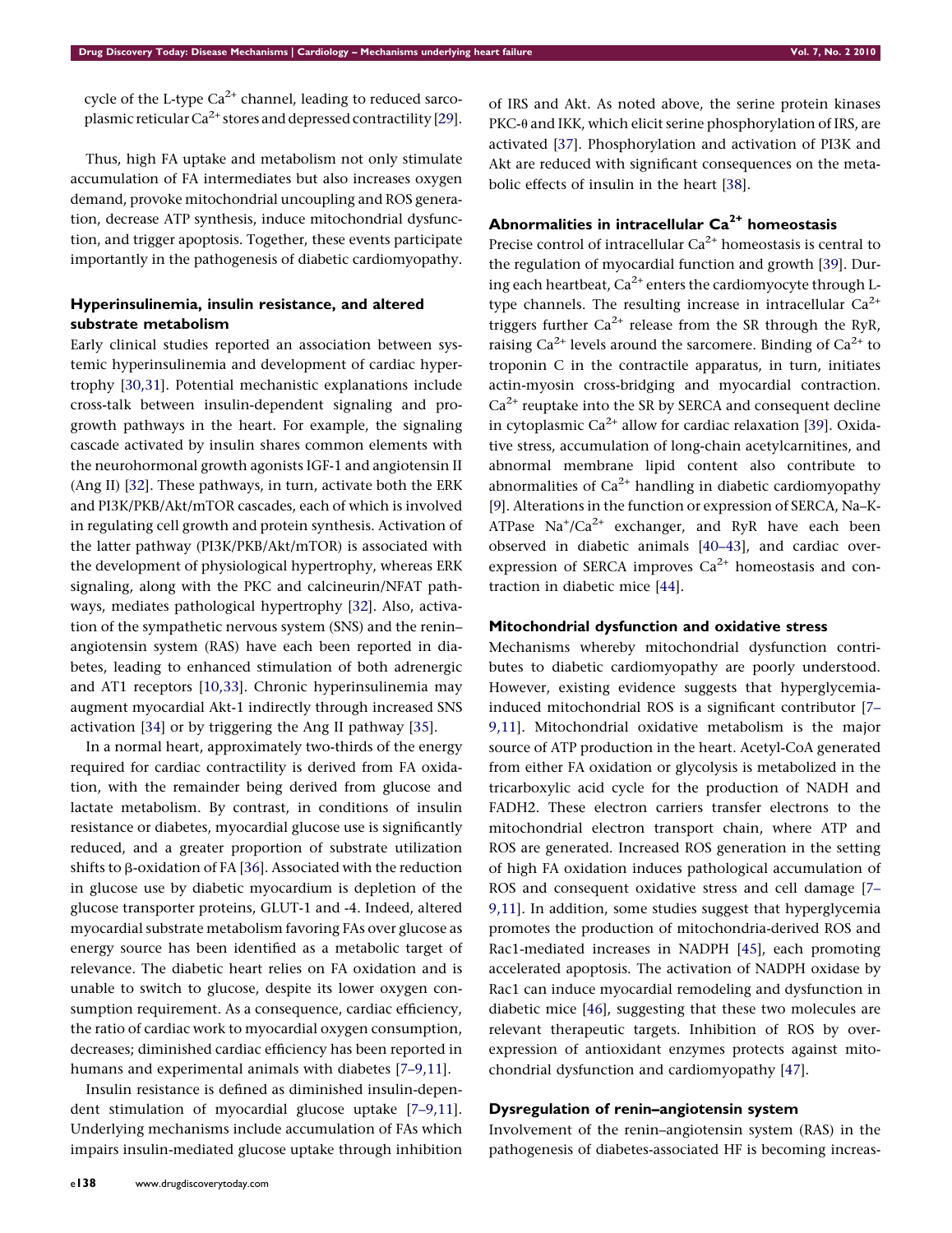ingly recognized. For example, angiotensin II (Ang II) has diverse and widespread actions that affect cardiac function [\[48\]](#page-7-0). Ang II also exerts actions on other insulin-sensitive tissues, such as liver, skeletal muscle, and adipose tissue, where it has effects on the insulin receptor (IR), IRS proteins, and the downstream effectors PI3K, Akt, and GLUT4 [[49](#page-7-0)]. Underlying molecular mechanisms have not been elucidated definitively, but phosphorylation of both the IR and IRS-1 proteins contributing to desensitization of insulin action is well established [\[49](#page-7-0)]. Ang II also has direct effects on cardiomyocytes and cardiac fibroblasts through AT1 receptors, promoting cardiac hypertrophy and fibrosis [[50\]](#page-7-0). Both hyperglycemia and diabetes induce cardiac dysfunction which can be prevented by pharmacological inhibition of the RAS [[33](#page-7-0)]. Up-regulation of the RAS has also been described in diabetes and is associated with the development of cardiac hypertrophy and fibrosis [\[51,52](#page-7-0)]. In addition, cardiomyocytes and endothelial cells in the hearts of individuals with diabetes and end-stage HF manifest evidence of oxidative stress, apoptosis, and necrosis that correlate with RAS activation [[53,54](#page-7-0)].

## Adipokines

Historically, adipose tissue has been viewed largely as a repository for surplus lipid, available for mobilization in times of metabolic need. It is now known that adipocytes synthesize and secrete several cytokines (adipokines) that play significant roles in type II diabetes and insulin resistance and interact with most organs in the body. Studies to date have focused on the effects of adipokines in promoting or retarding progression from metabolic syndrome to overt T2DM. However, the effects of long-term exposure to circulating adipokines in diabetes warrant further exploration.

• *Leptin*: The hormone leptin is largely involved in regulating food intake, via actions in the central nervous system, and energy metabolism in peripheral tissues. However, despite extensive investigation into the role of leptin in diabetic cardiomyopathy, controversy persists [[55](#page-7-0)]. For one, leptin has been thought to exert largely detrimental effects on the heart, including negative inotropy (mediated by endogenously produced nitric oxide), pro-hypertrophy (via an autocrine response to endothelin-1 and Ang II stimulation), and decreased cardiac efficiency (mediated by increased FA oxidation and TG hydrolysis) [\[9\]](#page-6-0). Now, there is growing evidence to suggest that leptin protects the heart from lipotoxicity and the relatively hypoxic milieu associated with diabetic cardiomyopathy. Administration of exogenous leptin reverses both LV dysfunction and hypertrophy and is associated with improved mortality in leptin-deficient-ob/ob mice following 4 weeks of coronary ligation [\[56\]](#page-7-0). Although elevated plasma leptin levels are generally predictors of poor outcome in patients with coronary artery disease and HF, leptin may protect against ischemia/reperfusion injury, possibly via ERK1/2 and PI3K-dependent mechanisms [[57\]](#page-7-0). A possible explanation for these apparent contradictions is the complex interplay between the effects of provoking a central, sympathetic response and the peripheral actions of leptin. Unraveling these multifactorial actions will require both cardiac-specific inactivation of leptin receptors and studies of the central nervous system effects of leptin.

• Adiponectin: Adiponectin is an adipose-tissue-derived hormone that circulates at high levels  $(5-10 \mu g/mL)$ . In both humans and rodents, plasma adiponectin levels correlate positively with insulin sensitivity and inversely with hypertension, hyperlipidemia, and insulin resistance [\[58\]](#page-7-0). Adiponectin stimulates beta oxidation in muscle and suppresses glucose production in liver, which together antagonize the metabolic syndrome and maintain whole body energy homeostasis [[59](#page-7-0)]. Depressed levels of circulating adiponectin correlated with elevated risk of myocardial infarction, CAD, and HF [[60](#page-7-0)].

Very recently, mechanisms underlying the actions of adiponectin on the cardiovascular system have been uncovered. Shibata et al. reported that adiponectin elicits anti-hypertrophic effects during cardiac remodeling; adiponectin-deficient animals manifest elevated left ventricular hypertrophy after thoracic aortic constriction (TAC) surgery [\[61](#page-7-0)]. Conversely, adenoviral reconstitution of circulating levels of adiponectin rescues cardiac hypertrophy and dysfunction after TAC through activation of AMPK [[61\]](#page-7-0). In another study, this same group reported that adiponectin mitigates ischemia/reperfusion injury to the myocardium through activation of AMPK and cyclooxygenase 2 [\[62](#page-7-0)]. Interestingly, adiponectin has been detected in cardiomyocytes, raising the possibilities of both autocrine and paracrine effects within the myocardium [\[63](#page-7-0)]. Also recently, it has been shown that adiponectin treatment can increase intracellular calcium levels in muscle through adiponectin receptor 1 [[64\]](#page-7-0); however, the function of adiponectin on cardiomyocyte calcium homeostasis remains to be elucidated.

• Resistin: This 12 kDa hormone circulates as a high order complex in plasma [\[65\]](#page-7-0). Ample evidence from animal studies points to a significant proinflammatory action of resistin to promote insulin resistance in various tissues [\[66](#page-7-0)]. Epidemiological studies have revealed a positive correlation between circulating resistin levels and risk of developing HF [\[67\]](#page-8-0). Recent studies suggest that resistin can modulate glucose metabolism, insulin signaling, and contractile performance in the diabetic heart. Resistin has been reported to impair glucose transport in isolated murine cardiomyocytes and to be up-regulated by cyclic stretch and aorta-caval shunting in rodent models, suggesting that resistin impacts cardiac function [[9\]](#page-6-0). Adenoviral transduction of resistin in neonatal rat cardiomyocytes triggers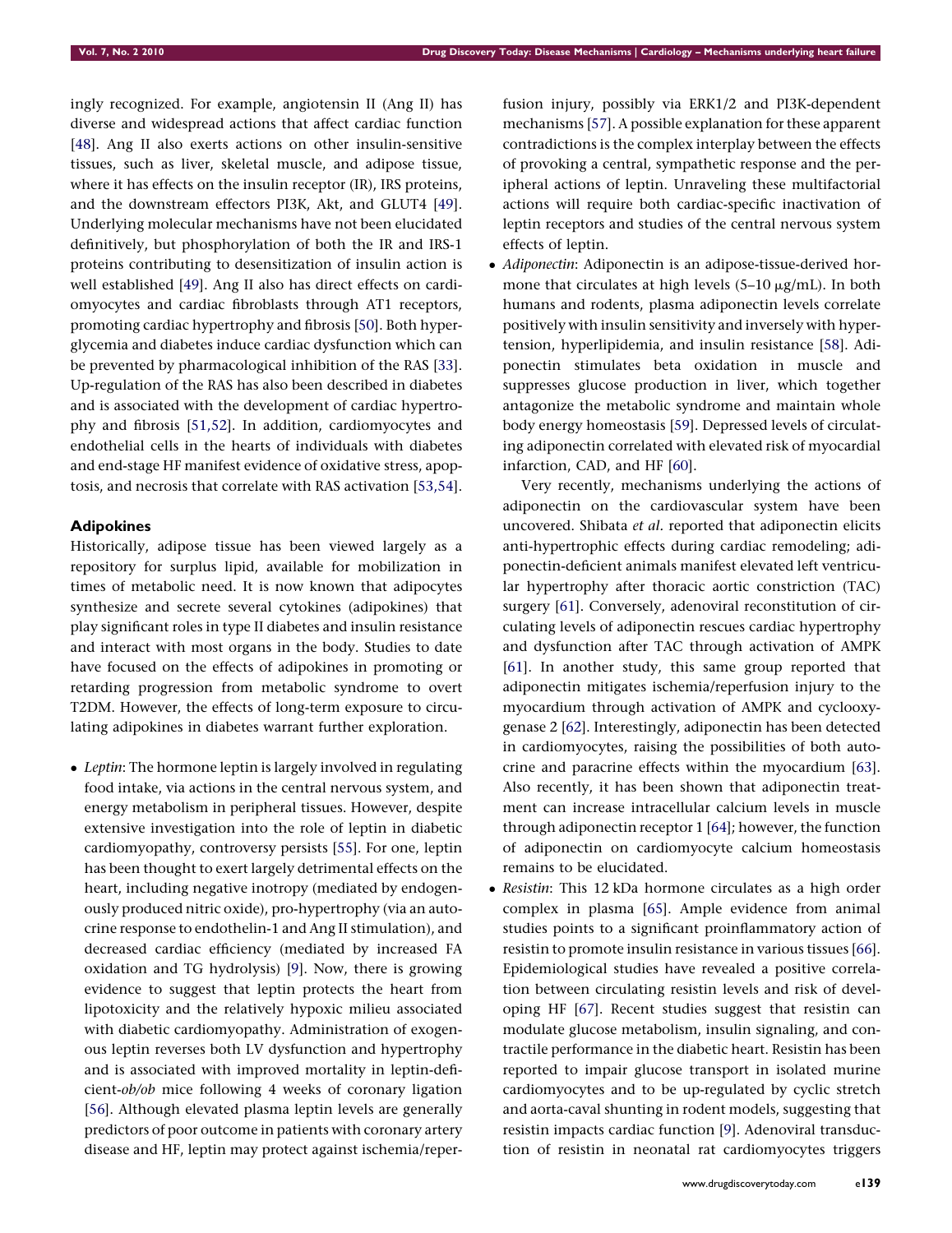<span id="page-5-0"></span>robust hypertrophy with increased expression of hypertrophic genes [[68](#page-8-0)]. Resistin is also associated with activation of the ERK1/2–p38 MAPK pathways and with increased serine-636 phosphorylation of IRS-1 [[68](#page-8-0)]. Adenoviral induction of resistin in adult myocytes reduces contractility, possibly via a reduction in  $Ca^{2+}$  transients [[68](#page-8-0)]. It is likely, therefore, that high levels of resistin as observed in diabetes contribute to the impairment of cardiac function, possibly through alterations in cardiac metabolism and the induction of myocardial insulin resistance.

## FoxO transcription factors

FoxO (Forkhead box-containing protein, O subfamily) proteins are emerging as important targets of insulin and other growth factor action in the myocardium [[69,70\]](#page-8-0). Originally identified by their involvement in chromosomal translocations associated with leukemias and rhabdomyosarcomas [[69,70\]](#page-8-0), abundant evidence now suggests that three members of the FoxO subfamily, FoxO1, FoxO3, and FoxO4, are crucial to maintain of cardiac function and cardiac stress-responsiveness. The direct metabolic effects of FoxO signaling are not yet entirely clear, and actions of FoxO in non-myocyte cellular elements of the heart are largely unknown.

With respect to cardiac function, FoxO factors participate in remodeling [\[71,72\]](#page-8-0), autophagy [[73\]](#page-8-0), apoptosis [\[74](#page-8-0)], responses to oxidative stress [[75\]](#page-8-0), regulation of metabolism [[76\]](#page-8-0), and cell cycle control [\[77\]](#page-8-0) (Fig. 2). Through a variety of transcriptional targets, FoxO factors facilitate the response to changes in the environment via regulation of metabolic enzymes and energy-dependent proteins. Work in Caenor-



Figure 2. FoxO transcription factors in cardiac insulin signaling. In normal cardiomyocytes, insulin triggers the PI3K-Akt signaling pathway, resulting in increased Akt phosphorylation. Phosphorylated Akt moves into the nucleus, phosphorylates and inactivates FoxO by promoting nuclear exclusion. At the same time, FoxO activation triggers production of atrogin-1, which degrades calcineurin, releasing Akt from calcineurin-dependent dephosphorylation. This calcineurin/PP2A-dependent mechanism promotes hyperphosphorylation of endogenous Akt and consequent diminished insulin sensitivity and impaired glucose metabolism. Activation of FoxO factors also up-regulates various target genes involved in myocyte remodeling, autophagy, apoptosis, ROS detoxification, cell cycle/differentiation, and metabolic control.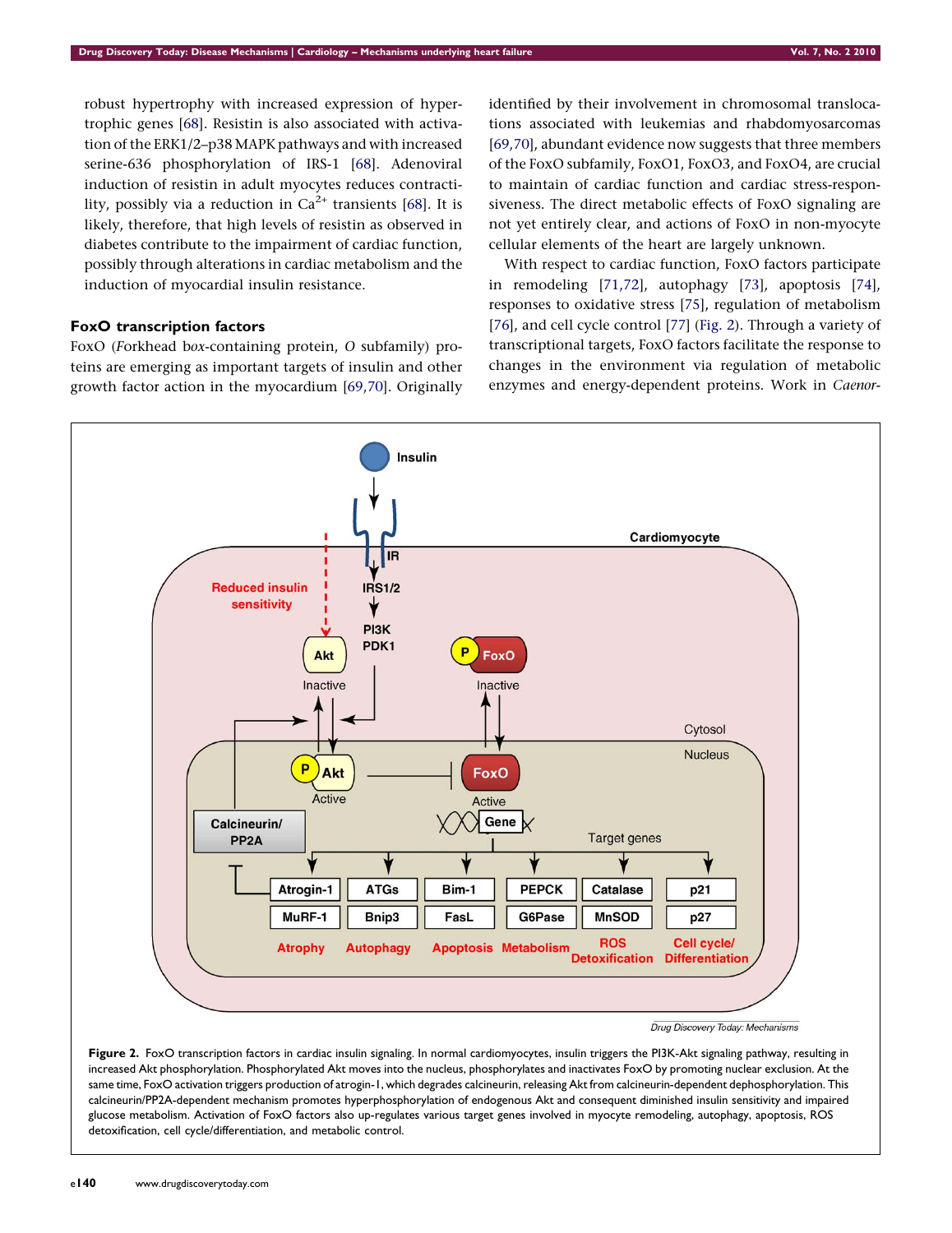<span id="page-6-0"></span>habditis elegans has demonstrated a link between hormonal inputs, Akt signaling, and FoxO [\[75,78](#page-8-0)]. Whereas the traditional notion is that FoxO-dependent transcriptional activity is inhibited by PI3K-Akt signaling, a more complex feedback regulatory network has been reported by our group, positioning FoxO proteins as central elements in the control of insulin signaling [[79](#page-8-0)]. Forced expression of FoxO in primary cardiomyocytes triggers Akt phosphorylation via a calcineurin/ PP2A-dependent mechanism, culminating in reduced insulin sensitivity and impaired glucose metabolism ([Fig. 2\)](#page-5-0). At present, we are testing the physiological relevance of this novel pathway as a potential avenue for the treatment of metabolic syndrome and insulin-resistance-induced diabetic cardiomyopathy.

### Potential therapeutic options

Therapy specific for diabetic cardiomyopathy does not exist, but there is reason to believe that such may emerge in the future. The central role of myocyte insulin resistance in the pathogenesis of cardiomyopathy suggests that this signaling cascade is a logical starting point for targeted treatment. For one, lifestyle changes, including diet and exercise, can reduce the incidence of T2DM and improve cardiovascular health [\[80\]](#page-8-0). Additionally, drugs that enhance glycemic control, like the anti-diabetic drug metformin, which activates AMPK, may confer cardiovascular benefit. AMPK plays a central role in the heart regulating metabolism and energy homeostasis [\[81\]](#page-8-0). By contrast, AMPK activation can be cardioprotective during conditions of ischemic stress. Incretin pathway modulators, such as GLP-1 agonists, have been suggested to be cardioprotective [[82](#page-8-0)], but whether these effects extend to treatment of diabetic cardiomyopathy is not known. Modulators of free fatty acid metabolism (e.g. perhexiline, trimetazidine, ranolazine, and amiodarone), some originally identified as anti-anginal drugs, have also been suggested to be of potential benefit and may reduce lipotoxicity [[83](#page-8-0)]. Resveratrol, an activator of the NAD-dependent protein deacetylase Sirt1, lowers blood glucose and increases insulin sensitivity [\[84\]](#page-8-0), and Sirt1 regulates the activity of FoxO transcription factors [\[85](#page-8-0)]. Additionally, Sirt1 modulates the activity of PGC-1 $\alpha$  (peroxisome proliferator-activated receptor gamma coactivator-1 alpha) which is involved in, among other things, mitochondrial biogenesis and function [[85](#page-8-0)]. More potent activators of Sirt1 are currently being developed. Finally, cell-based therapy and genetic correction (vectorbased gene transfer) of abnormalities in cardiac excitation– contraction coupling and insulin signaling are emerging as potential strategies in the treatment of HF [9].

## Conclusions

The pathogenesis of diabetic cardiomyopathy is at once intricate, multifactorial, and clinically important. The multiple, interlacing events occurring in patients with diabetes culminate in an environment which, coupled with insulin resistance, leads to diabetic cardiomyopathy. In recent years, novel insights into mechanisms that increase vulnerability of the diabetic heart to failure have emerged. Functional consequences, including diastolic dysfunction, systolic dysfunction, fibrosis, and ultimately clinical heart failure, correlate with glycemic control. These organ-level functional alterations are preceded by a complex array of molecular and cellular changes, many of which are present in asymptomatic diabetic individuals and experimental models of diabetes.

Constant and unremitting metabolic stress on the heart leads over time to progressive deterioration of myocardial structure and function. This suggests that therapeutic interventions early in the disease, targeting specific metabolic and structural derangements, may be required. This is especially relevant as rigid control of hyperglycemia, however central to treatment, has not fulfilled hopes of meaningful morbidity and mortality benefit. Recent and ongoing research into mechanisms of metabolic control, insulin resistance, and diabetes-associated derangements portend novel therapies designed to benefit the rapidly expanding cohort of patients with diabetes.

## Source of funding

This work was supported by grants from the NIH (HL-075173, JAH; HL-080144, JAH; HL-090842, JAH), AHA (0640084N, JAH), ADA (7-08-MN-21-ADA, JAH), the AHA-Jon Holden DeHaan Foundation (0970518N, JAH), and the Fondo Nacional de Desarrollo Cientifico y Tecnologico: FONDECYT 1080436 and FONDAP 15010006 (SL).

#### References

- 1 Lloyd-Jones, D. et al. Executive summary: heart disease and stroke statistics – 2010 update: a report from the American Heart Association. Circulation 121, 948–954.
- 2 King, H. et al. (1998) Global burden of diabetes, 1995–2025: prevalence, numerical estimates, and projections. Diabetes Care 21, 1414–1431
- 3 Kannel, W.B. et al. (1974) Role of diabetes in congestive heart failure: the Framingham study. Am. J. Cardiol. 34, 29–34
- 4 Sarwar, N. et al. (2010) Diabetes mellitus, fasting blood glucose concentration, and risk of vascular disease: a collaborative meta-analysis of 102 prospective studies. Lancet 375, 2215–2222
- 5 Rubler, S. et al. (1972) New type of cardiomyopathy associated with diabetic glomerulosclerosis. Am. J. Cardiol. 30, 595–602
- 6 Boyer, J.K. et al. (2004) Prevalence of ventricular diastolic dysfunction in asymptomatic, normotensive patients with diabetes mellitus. Am. J. Cardiol. 93, 870–875
- 7 An, D. and Rodrigues, B. (2006) Role of changes in cardiac metabolism in development of diabetic cardiomyopathy. Am. J. Physiol. Heart Circ. Physiol. 291, H1489–H1506
- 8 Boudina, S. and Abel, E.D. (2010) Diabetic cardiomyopathy, causes and effects. Rev. Endocr. Metab. Disord. 11, 31–39
- 9 Dobrin, J.S. and Lebeche, D. (2010) Diabetic cardiomyopathy: signaling defects and therapeutic approaches. Expert Rev. Cardiovasc. Ther. 8, 373–391
- 10 Fang, Z.Y. et al. (2004) Diabetic cardiomyopathy: evidence, mechanisms, and therapeutic implications. Endocr. Rev. 25, 543–567
- 11 Hayat, S.A. et al. (2004) Diabetic cardiomyopathy: mechanisms, diagnosis and treatment. Clin. Sci. (Lond) 107, 539–557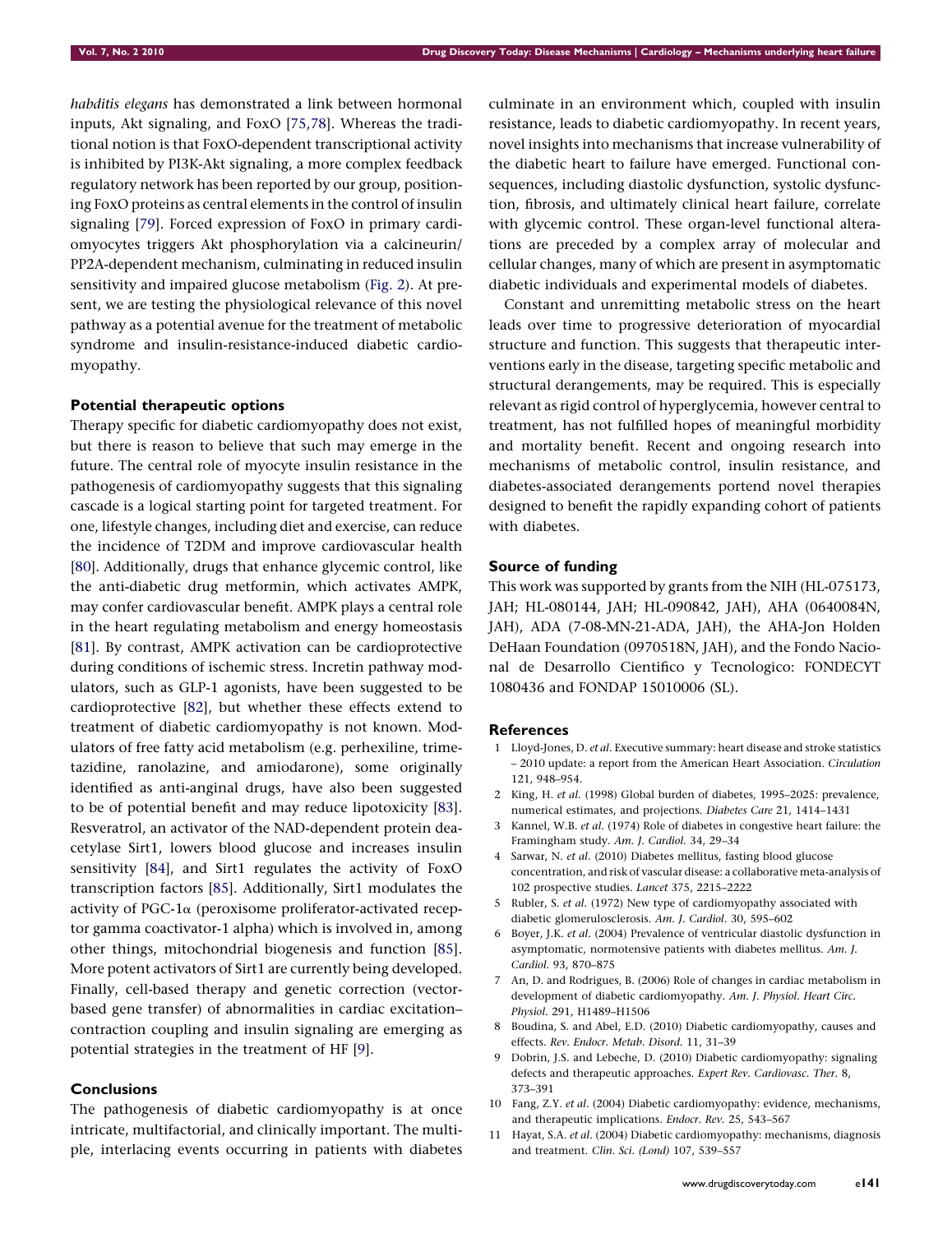- <span id="page-7-0"></span>12 Stumvoll, M. et al. (2005) Type 2 diabetes: principles of pathogenesis and therapy. Lancet 365, 1333–1346
- 13 White, M.F. (2003) Insulin signaling in health and disease. Science 302, 1710–1711
- 14 Weyer, C. et al. (1999) The natural history of insulin secretory dysfunction and insulin resistance in the pathogenesis of type 2 diabetes mellitus. J. Clin. Invest. 104, 787–794
- 15 Meyer, C. et al. (1998) Abnormal renal and hepatic glucose metabolism in type 2 diabetes mellitus. J. Clin. Invest. 102, 619–624
- 16 Poornima, I.G. et al. (2006) Diabetic cardiomyopathy: the search for a unifying hypothesis. Circ. Res. 98, 596–605
- Brownlee, M. (2001) Biochemistry and molecular cell biology of diabetic complications. Nature 414, 813–820
- 18 Cai, L. et al. (2002) Hyperglycemia-induced apoptosis in mouse myocardium: mitochondrial cytochrome C-mediated caspase-3 activation pathway. Diabetes 51, 1938–1948
- 19 Eliasson, M.J. et al. (1997) Poly(ADP-ribose) polymerase gene disruption renders mice resistant to cerebral ischemia. Nat. Med. 3, 1089–1095
- 20 Montagnani, M. (2008) Diabetic cardiomyopathy: how much does it depend on AGE? Br. J. Pharmacol. 154, 725–726
- 21 Galvez, A.S. et al. (2003) Aldose reductase induced by hyperosmotic stress mediates cardiomyocyte apoptosis: differential effects of sorbitol and mannitol. J. Biol. Chem. 278, 38484–38494
- 22 Luiken, J.J. et al. (2002) Insulin stimulates long-chain fatty acid utilization by rat cardiac myocytes through cellular redistribution of FAT/CD36. Diabetes 51, 3113–3119
- 23 Wende, A.R. and Abel, E.D. Lipotoxicity in the heart. Biochim. Biophys. Acta 1801, 311–319
- 24 Khullar, M. et al. (2010) Oxidative stress: a key contributor to diabetic cardiomyopathy. Can. J. Physiol. Pharmacol. 88, 233–240
- 25 Leichman, J.G. et al. (2006) The metabolic syndrome and the heart a considered opinion. Clin. Res. Cardiol. 95 (Suppl. 1), pi134–pi141
- 26 Lopaschuk, G.D. (2002) Metabolic abnormalities in the diabetic heart. Heart Fail Rev. 7, 149–159
- 27 Park, T.S. et al. (2008) Ceramide is a cardiotoxin in lipotoxic cardiomyopathy. J. Lipid Res. 49, 2101–2112
- 28 Zhang, L.Y. et al. (2010) Role of fatty acid uptake and fatty acid betaoxidation in mediating insulin resistance in heart and skeletal muscle. Biochim. Biophys. Acta – Mol. Cell Biol. Lipids 1801, 1–22
- 29 Liu, G.X. et al. (2001) Long-chain acyl-coenzyme A esters and fatty acids directly link metabolism to K-ATP channels in the heart. Circ. Res. 88, 918– 924
- 30 Iacobellis, G. et al. (2003) Relationship of insulin sensitivity and left ventricular mass in uncomplicated obesity. Obes. Res. 11, 518–524
- 31 Ilercil, A. et al. (2002) Associations of insulin levels with left ventricular structure and function in American Indians – The Strong Heart Study. Diabetes 51, 1543–1547
- 32 Heineke, J. and Molkentin, J.D. (2006) Regulation of cardiac hypertrophy by intracellular signalling pathways. Nat. Rev. Mol. Cell Biol. 7, 589–600
- 33 Privratsky, J.R. et al. (2003) AT1 blockade prevents glucose-induced cardiac dysfunction in ventricular myocytes: role of the AT1 receptor and NADPH oxidase. Hypertension 42, 206–212
- 34 Morisco, C. et al. (2005) Akt mediates the cross-talk between betaadrenergic and insulin receptors in neonatal cardiomyocytes. Circ. Res. 96, 180–188
- 35 Samuelsson, A.M. et al. (2006) Hyperinsulinemia: effect on cardiac mass/ function, angiotensin II receptor expression, and insulin signaling pathways. Am. J. Physiol. Heart Circ. Physiol. 291, H787–H796
- 36 Rodrigues, B. et al. (1998) Metabolic disturbances in diabetic cardiomyopathy. Mol. Cell Biochem. 180, 53–57
- 37 Ueno, M. et al. (2005) Regulation of insulin signalling by hyperinsulinaemia: role of IRS-1/2 serine phosphorylation and the mTOR/ p70 S6K pathway. Diabetologia 48, 506-518
- 38 Abel, E.D. (2004) Insulin signaling in heart muscle: lessons from genetically engineered mouse models. Curr. Hypertens. Rep. 6, 416–423
- 39 Berridge, M.J. et al. (2003) Calcium signalling: dynamics, homeostasis and remodelling. Nat. Rev. Mol. Cell Biol. 4, 517–529
- 40 Belke, D.D. et al. (2004) Decreased sarcoplasmic reticulum activity and contractility in diabetic db/db mouse heart. Diabetes 53, 3201–3208
- 41 Golfman, L. et al. (1998) Cardiac sarcolemmal Na(+)–Ca2+ exchange and Na(+)–K+ ATPase activities and gene expression in alloxan-induced diabetes in rats. Mol. Cell Biochem. 188, 91–101
- 42 Hattori, Y. et al. (2000) Diminished function and expression of the cardiac Na+–Ca2+ exchanger in diabetic rats: implication in Ca2+ overload. J. Physiol. 527 (Pt 1), 85–94
- 43 Pereira, L. et al. (2006) Mechanisms of [Ca2+]i transient decrease in cardiomyopathy of db/db type 2 diabetic mice. Diabetes 55, 608–615
- 44 Trost, S.U. et al. (2002) Overexpression of the sarcoplasmic reticulum Ca(2+)-ATPase improves myocardial contractility in diabetic cardiomyopathy. Diabetes 51, 1166–1171
- 45 Shen, E. et al. (2009) Rac1 is required for cardiomyocyte apoptosis during hyperglycemia. Diabetes 58, 2386–2395
- 46 Li, J. et al. (2010) Deficiency of Rac1 blocks NADPH oxidase activation, inhibits endoplasmic reticulum stress and reduces myocardial remodeling in type-I diabetic mice. Diabetes
- 47 Boudina, S. and Abel, E.D. (2007) Diabetic cardiomyopathy revisited. Circulation 115, 3213–3223
- 48 Fyhrquist, F. and Saijonmaa, O. (2008) Renin–angiotensin system revisited. J. Intern. Med. 264, 224–236
- 49 Olivares-Reyes, J.A. et al. (2009) Angiotensin II and the development of insulin resistance: implications for diabetes. Mol. Cell Endocrinol. 302, 128–139
- 50 Dostal, D.E. (2000) The cardiac renin–angiotensin system: novel signaling mechanisms related to cardiac growth and function. Regul. Pept. 91, 1–11
- 51 Modesti, A. et al. (2005) Hyperglycemia activates JAK2 signaling pathway in human failing myocytes via angiotensin II-mediated oxidative stress. Diabetes 54, 394–401
- 52 Neumann, S. et al. (2002) Aldosterone and D-glucose stimulate the proliferation of human cardiac myofibroblasts in vitro. Hypertension 39,756– 760
- 53 Dhalla, N.S. et al. (1998) Subcellular remodeling and heart dysfunction in chronic diabetes. Cardiovasc. Res. 40, 239–247
- 54 Frustaci, A. et al. (2000) Myocardial cell death in human diabetes. Circ. Res. 87, 1123–1132
- 55 Yang, R. and Barouch, L.A. (2007) Leptin signaling and obesity: cardiovascular consequences. Circ. Res. 101, 545–559
- 56 McGaffin, K.R. et al. (2008) Leptin signalling reduces the severity of cardiac dysfunction and remodelling after chronic ischaemic injury. Cardiovasc. Res. 77, 54–63
- 57 Smith, C.C. et al. (2006) Leptin, the obesity-associated hormone, exhibits direct cardioprotective effects. Br. J. Pharmacol. 149, 5–13
- 58 Scherer, P.E. (2006) Adipose tissue: from lipid storage compartment to endocrine organ. Diabetes 55, 1537–1545
- 59 Kadowaki, T. et al. (2006) Adiponectin and adiponectin receptors in insulin resistance, diabetes, and the metabolic syndrome. J. Clin. Invest. 116, 1784–1792
- 60 Wang, Z.V. and Scherer, P.E. (2008) Adiponectin, cardiovascular function, and hypertension. Hypertension 51, 8–14
- 61 Shibata, R. et al. (2004) Adiponectin-mediated modulation of hypertrophic signals in the heart. Nat. Med. 10, 1384–1389
- 62 Shibata, R. et al. (2005) Adiponectin protects against myocardial ischemia– reperfusion injury through AMPK- and COX-2-dependent mechanisms. Nat. Med. 11, 1096–1103
- 63 Ding, G. et al. (2007) Adiponectin and its receptors are expressed in adult ventricular cardiomyocytes and upregulated by activation of peroxisome proliferator-activated receptor gamma. J. Mol. Cell Cardiol. 43, 73–84
- 64 Iwabu, M. et al. (2010) Adiponectin and AdipoR1 regulate PGC-1alpha and mitochondria by Ca(2+) and AMPK/SIRT1. Nature 464, 1313–1319
- 65 Patel, S.D. et al. (2004) Disulfide-dependent multimeric assembly of resistin family hormones. Science 304, 1154–1158
- 66 Lazar, M.A. (2007) Resistin- and obesity-associated metabolic diseases. Horm. Metab. Res. 39, 710–716